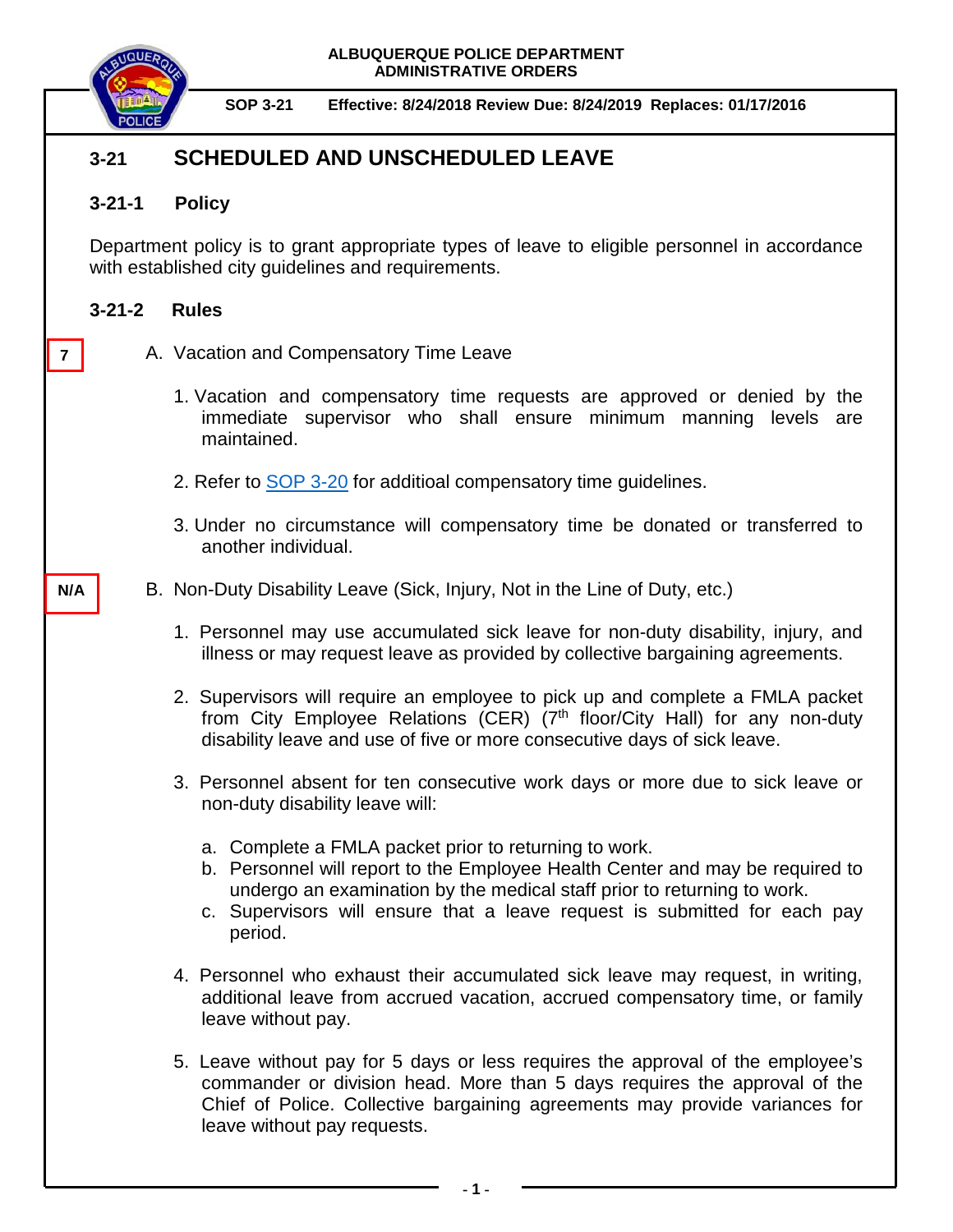

**7**

## **SOP 3-21 Effective: 8/24/2018 Review Due: 8/24/2019 Replaces: 01/17/2016**

- 6. Personnel who require planned medical treatment, such as corrective surgery, physical therapy, pregnancy, etc., must advise their supervisor.
- 7. Personnel who are unable to perform their assigned duties because of non-duty disability, including maternity, may use accrued leave or may request additional leave without pay in accordance with the city Merit Ordinance, Personnel Rules, and Regulations, or applicable collective bargaining agreements.
- 8. The acceptable level of sick leave usage for employees will be 44% of the amount of leave accrued for one (1) year. Sick leave usage over the specified percentage is considered overutilization and is just cause for disciplinary action.
- 9. Absences involving FMLA leave (i.e., hospitalization, outpatient surgery, serious illness or disability requiring long-term sick leave absences, including childbirth) or emergency leave will be exempt from the 44% standard. All absences require appropriate documentation.
- C. Injury in Line of Duty (ILD)
	- 1. Personnel will promptly notify their immediate supervisor and APD Personnel Division of any on the job injury or job-related illness.
	- 2. On the job, injuries or illnesses will also be reported to Risk Management through Medcor.
	- 3. Injured personnel requiring medical care between 0700 and 1700 hours on weekdays will report to the Employee Health Center.
	- 4. If a serious injury occurs or if the injury occurs at night or on weekends personnel will:
		- a. If Emergency Call Albuquerque Fire Department paramedics.
		- b. If Non-Emergency Call Medcor to recommend appropriate additional medical care including, but not limited to, treatment at an approved local emergency facility.
		- c. Report to, or have someone call, the Employee Health Center the next working day.
	- 5. If personnel are admitted to a hospital for treatment of an injury, the medical doctor for the City of Albuquerque Employee Health Center, or his representative, must be notified at the time of admission or within a reasonable time.
	- 6. Treatment for work related injuries by personal primary care physicians or any other physicians not on the staff of the City of Albuquerque Employee Health Center is not authorized without the prior approval of the Health Center Medical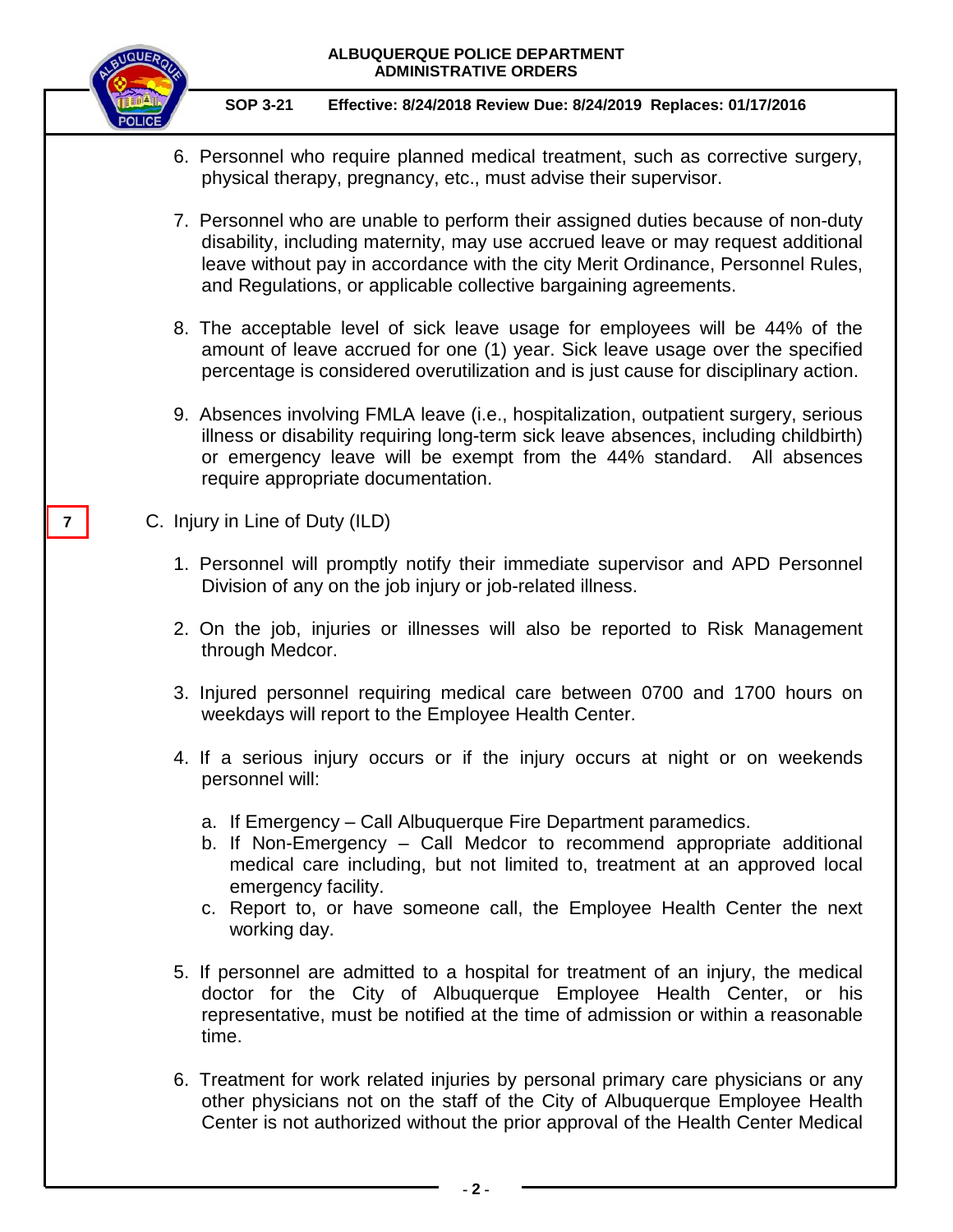

## **SOP 3-21 Effective: 8/24/2018 Review Due: 8/24/2019 Replaces: 01/17/2016**

Director. Authorization will be given if indicated for treatment by certified specialists who will be selected by the Medical Director.

- 7. If personnel are under treatment by an outside consulting physician, they will be required to be seen in the Employee Health Center following each visit with the consulting physician in order that the health center remains informed of their progress.
- 8. Injuries sustained in the line of duty will be photographed if they are a result of a criminal offense and/or the supervisor reasonably believes that photographs are vital to the criminal case.
- 9. In cases of injury involving a criminal offense, the Supervisor's Injury Investigation Report will contain the offense report number and the offender's name and address if known.
- 10. Supervisor's Responsibilities:
	- a. Supervisors will ensure that appropriate medical treatment is obtained.
	- b. Supervisors will investigate the injury or illness and complete the City of Albuquerque Supervisor's Injury Investigation Report. If the injury or illness does not require medical treatment, the supervisor will mark the report for "reporting purposes only," and report the injury to the Risk Management immediately, or the next working day if after hours or on weekends. This report must be submitted through the chain of command to the Claims Validation Unit within three working days
	- c. If the injury is the result of a shooting, the requirements of [SOP 7-3](https://powerdms.com/link/IDS/document/?id=863583) will be met also.
	- d. If the injury was a result of a traffic accident or criminal offense, a complete copy of all written offense and/or traffic accident reports will be submitted with the Supervisor's Injury Investigation Report to Risk Management via the chain of command.
- 11. Completion of Leave Request for ILD.

Employee must report to APD personnel division (HR) and Operations Review if applicable, prior to returning to work. This requires:

- a. Written approval by the City of Albuquerque Employee Health Center medical staff allowing personnel to return to work, and stating what, if any, limitations exist.
- b. Approval by the chain of command up through the bureau deputy chief/ area commander.
- c. Verification of time lost by Police Payroll personnel.
- 12. If the attending physician releases personnel back to full duty during a time when the medical staff of the Employee Health Center is not available,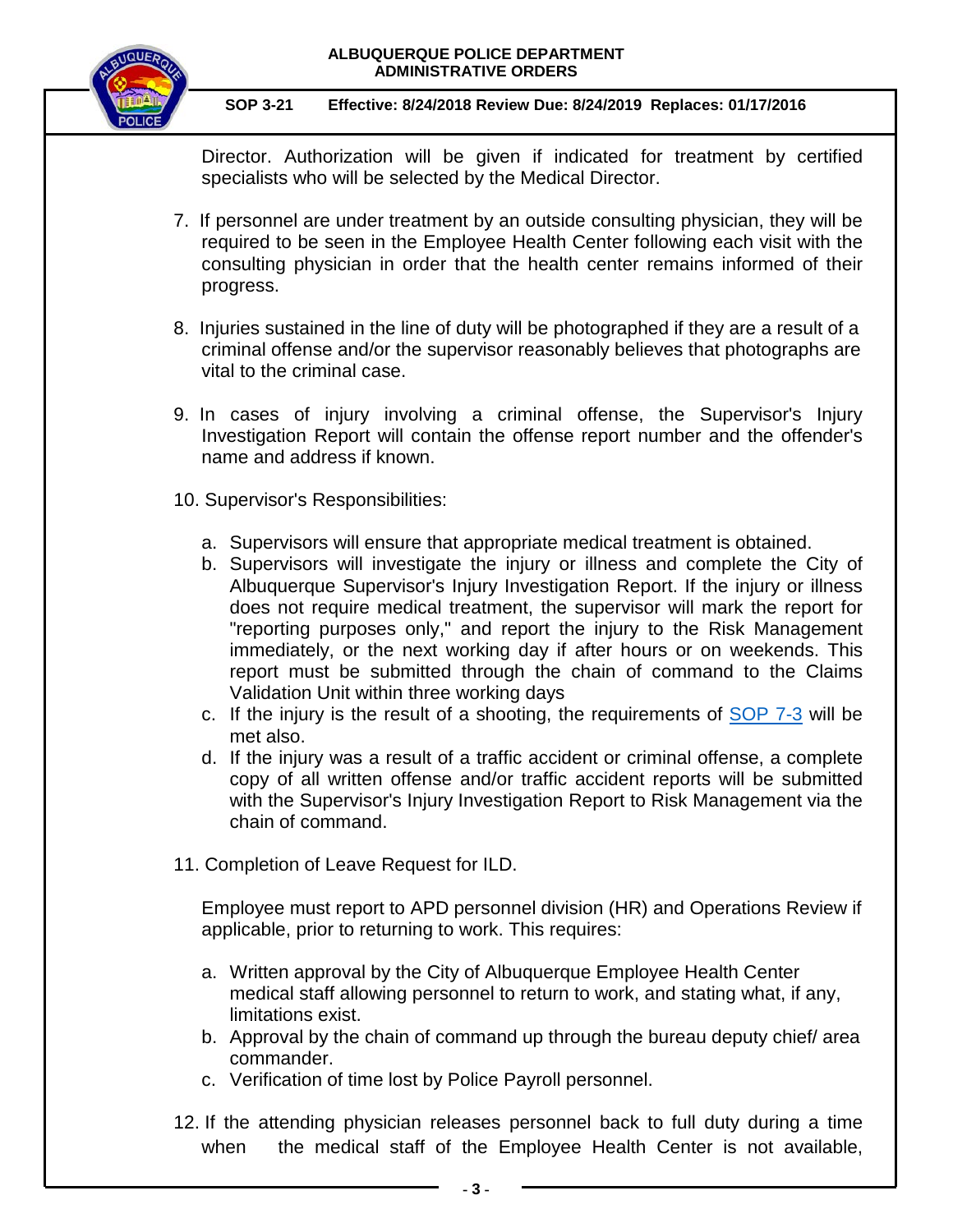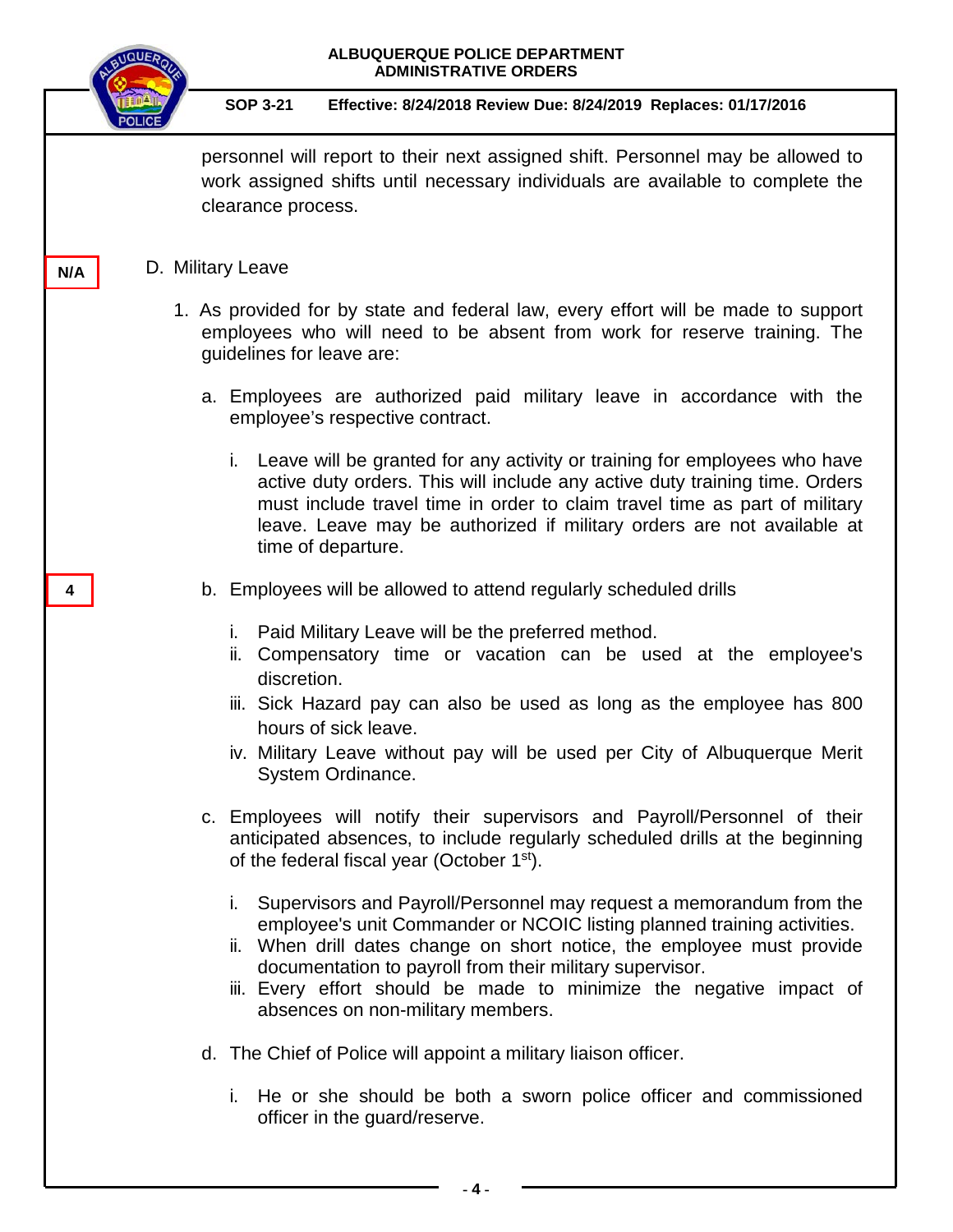

**- 5 -**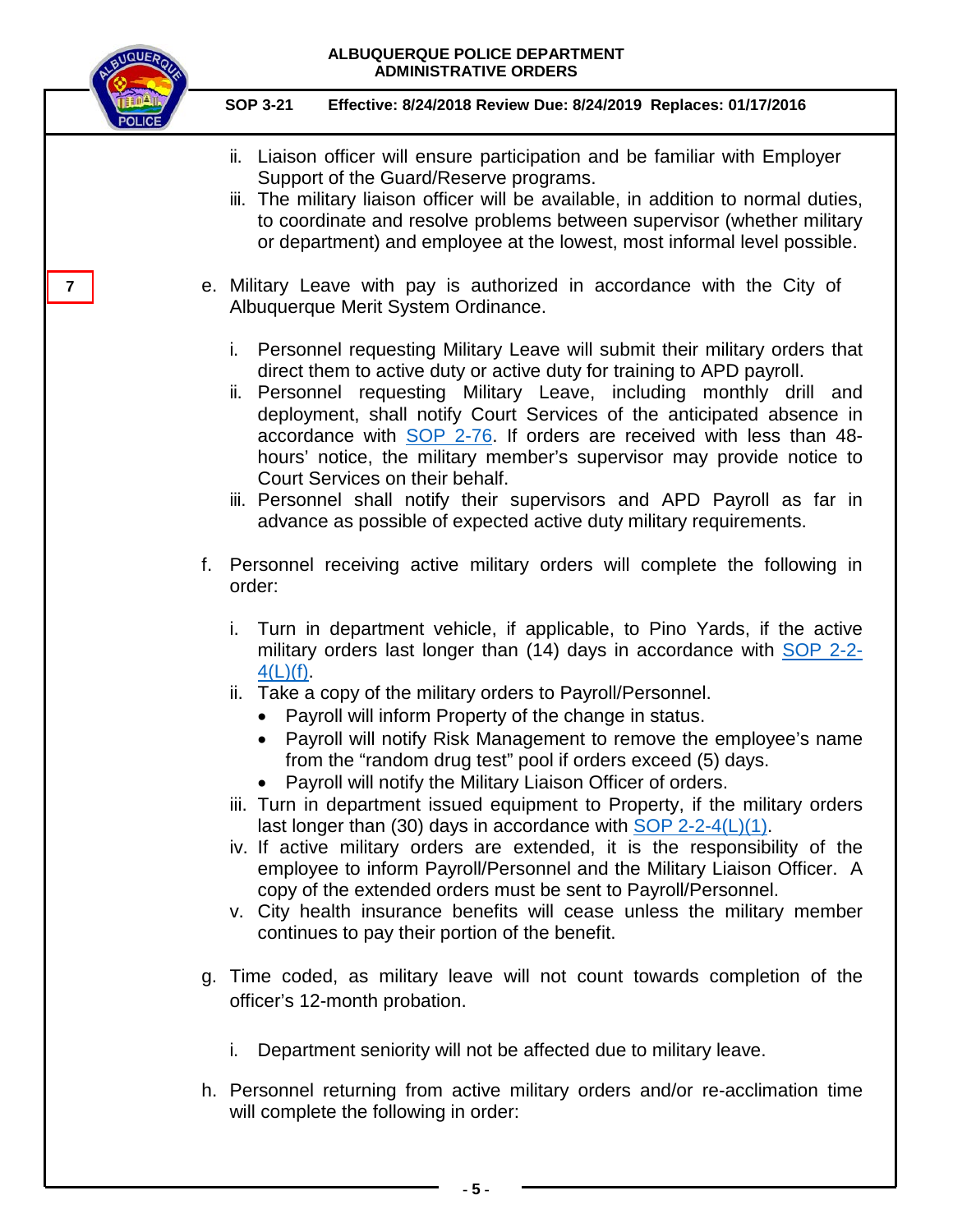

### **SOP 3-21 Effective: 8/24/2018 Review Due: 8/24/2019 Replaces: 01/17/2016**

- i. Report to Payroll/Personnel to obtain a check-in procedure list.
- ii. Provide a copy of any amended orders to Payroll specifically orders ending earlier than previously scheduled.
	- Payroll will inform Internal Affairs, Risk Management, and the Advanced Training Unit (Sworn) of the return of the military member.
- iii. Contact the Military Liaison Officer.
- iv. In accordance with the City of Albuquerque's Substance Abuse Policy, returning military members who have been on an active military status for a period of (90) days, or more, will report for a drug test to be completed. The test shall be completed at the earliest opportunity.
- v. Upon completion of the drug test, the returning military member will report to the Advanced Training Unit at the Albuquerque Police Department Academy (Sworn) or report to their supervisor (civilian).
- vi. When the results of the drug test are received, Operations Review will notify the returning military member, the Military Liaison Officer, and the Property Unit (Sworn).
- vii. Uniformed Services Employment and Reemployment Rights Act (USERRA) gives allowance for re-acclimation time based on length of deployment. If a military member chooses to take re-acclimation time, it shall be used prior to checking back in with the department. Upon taking re-acclimation time, a military member may use Vacation and/or Comp during that time.
- E. Paid Leave Status
	- 1. Personnel shall not submit, and supervisors shall not approve, any documentation that indicates personnel are on more than one type of paid leave status for the same work period at any given time.
	- 2. The only exception to this rule is when personnel are on paid leave and working Chief's Time. An employee on Regular FMLA may not work any over time.
- F. Training Requirements
	- 1. Department personnel, whether sworn or civilian, returning from leave totaling 30 days or more shall notify the Payroll Officer immediately upon their return to work.
	- 2. Payroll shall notify Operations Review of the return of the employee.
	- 3. Operations Review will notify the Training Division Commander that the employee has returned to work.
	- 4. The Advanced Training Sergeant will ensure that the employee returning to work is current in all required advanced training. If the employee has missed

**7**